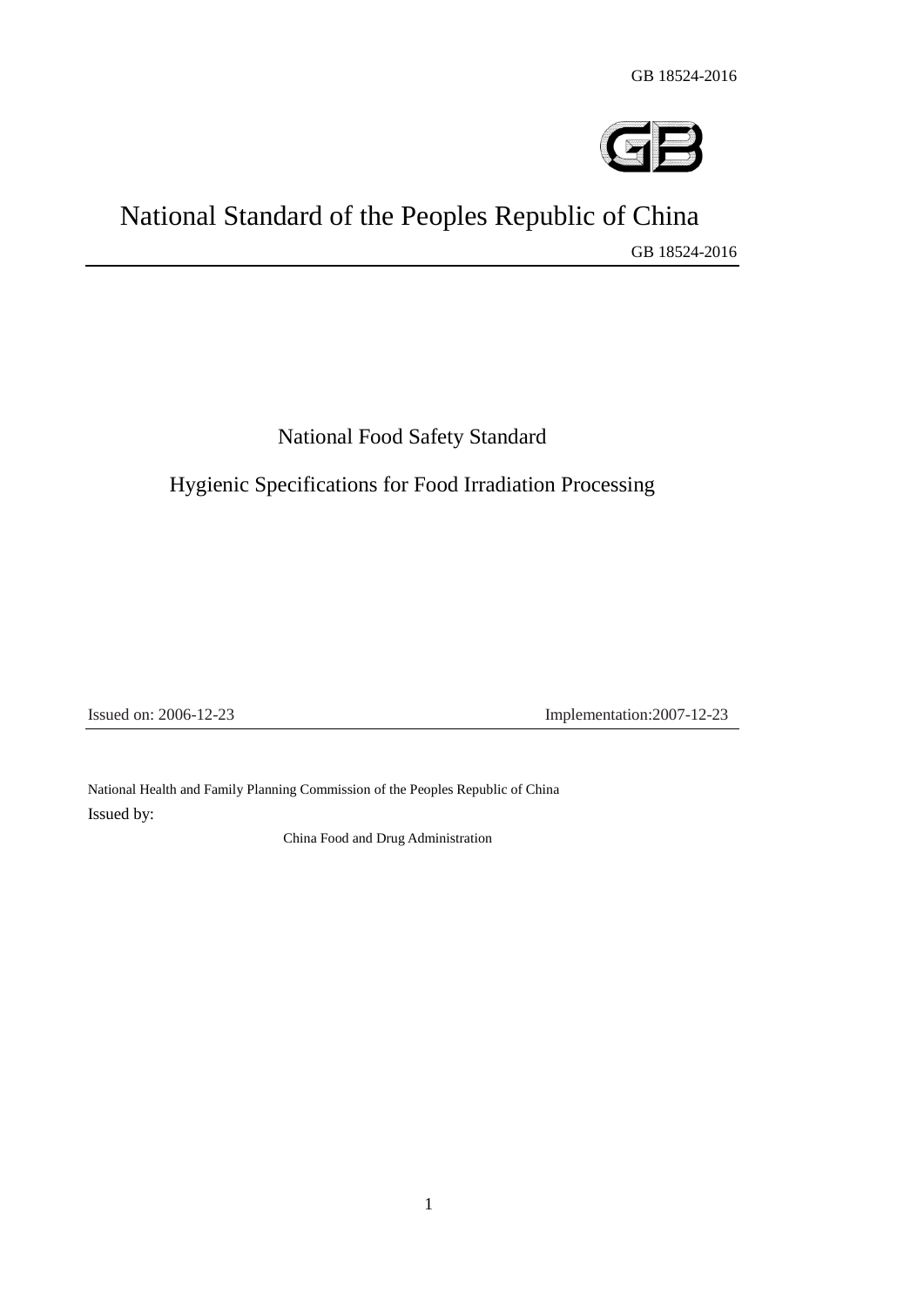## **Preface**

This standard replaces GB/T 18524-2001 General Technical Requirements for Food Irradiation.

Compared with GB/T 18524-2001, this standard mainly changes as follows:

- The name of the standard is revised to National Food Safety Standard Hygienic Standard for Food Irradiation Processing
- Revised the structure of the standard;
- Added the terms and definitions;
- Supplemented basic hygiene requirements and management guidelines for irradiation processing, personnel and records, etc.;
- Added relevant requirements for radiation processing process control and radiation safety control;
- Added management requirements for records and documents;
- - Deleted the appendix A in the original standard, and relevant contents are included in the irradiation processing control section. Deleted the appendix B related to the packaging materials in the original standard, and relevant contents are included in the packaging section.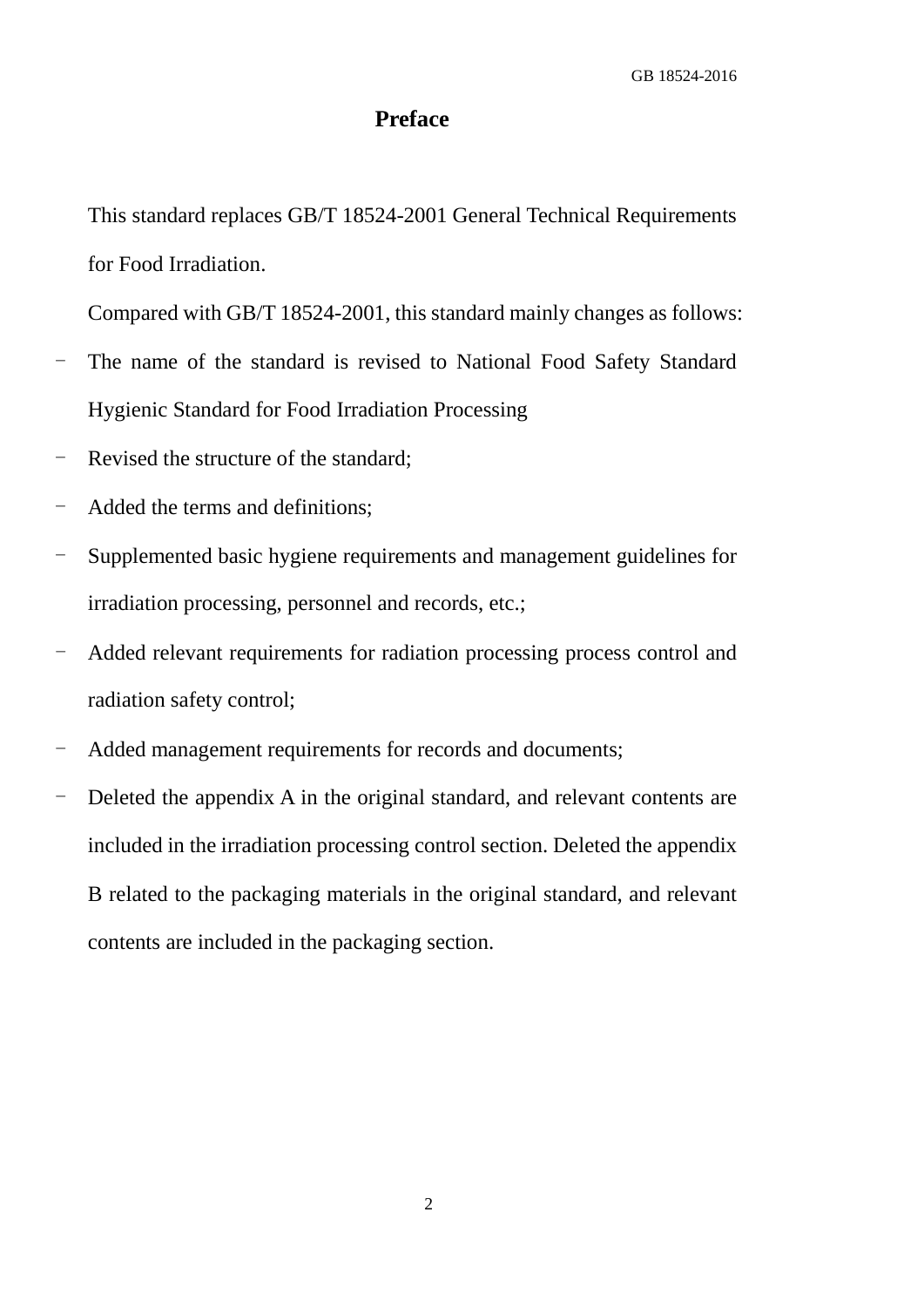## **National Food Safety Standard**

## **Hygienic Specifications for Food Irradiation Processing**

#### **1 Scope**

This standard defines the basic hygiene requirements and management guidelines for irradiation devices, irradiation processing, personnel and records for food irradiation processing. This standard applies to food irradiation processing.

#### **2 Terms and definitions**

The terms and definitions in GB 14881- 2013 apply to this standard.

## **2.1 Food irradiation**

The radiation process of inhibiting germination, delaying or promoting maturation, disinsection, disinfection, sterilization and anti-corrosion by use of the radiation chemistry and radiation microbiology effects produced by ionizing radiation in food.

#### **2.2 Absorbed dose D**

For any ionizing radiation, the average energy of the substance with mass dm  $\frac{d\varepsilon}{dt}$  divided by the

quotient of dm, i.e.  $D = \frac{dE}{d\mu}$  /dm, unit: J•kg<sup>-1</sup> (Joule/kg), name: Gray, symbol: Gy, 1Gy = 1J•kg<sup>-1</sup>.

#### **2.3 Dose unevenness**

The ratio of the maximum absorbed dose to the minimum absorbed dose within the processing load.

#### **2.4 Minimum effective dose**

When food is irradiated, the lowest dose required to achieve a certain irradiation purpose, i.e., the lower limit of the process dose.

## **2.5 Maximum tolerant dose**

When food is irradiated, the maximum dose that will not adversely affect the quality and functional characteristics of food, i.e. the upper limit of process dose.

#### **2.6 Irradiation process dose**

The lower limit value of the absorbed dose range required to achieve the expected technological purpose in food irradiation shall be greater than the lowest effective dose and the upper limit value shall be less than the highest tolerated dose.

## **2.7 Food loading mode**

The placement of food containers in the irradiation container.

#### **2.8 Installation qualification**

The process of obtaining evidence and documenting that the equipment has been provided and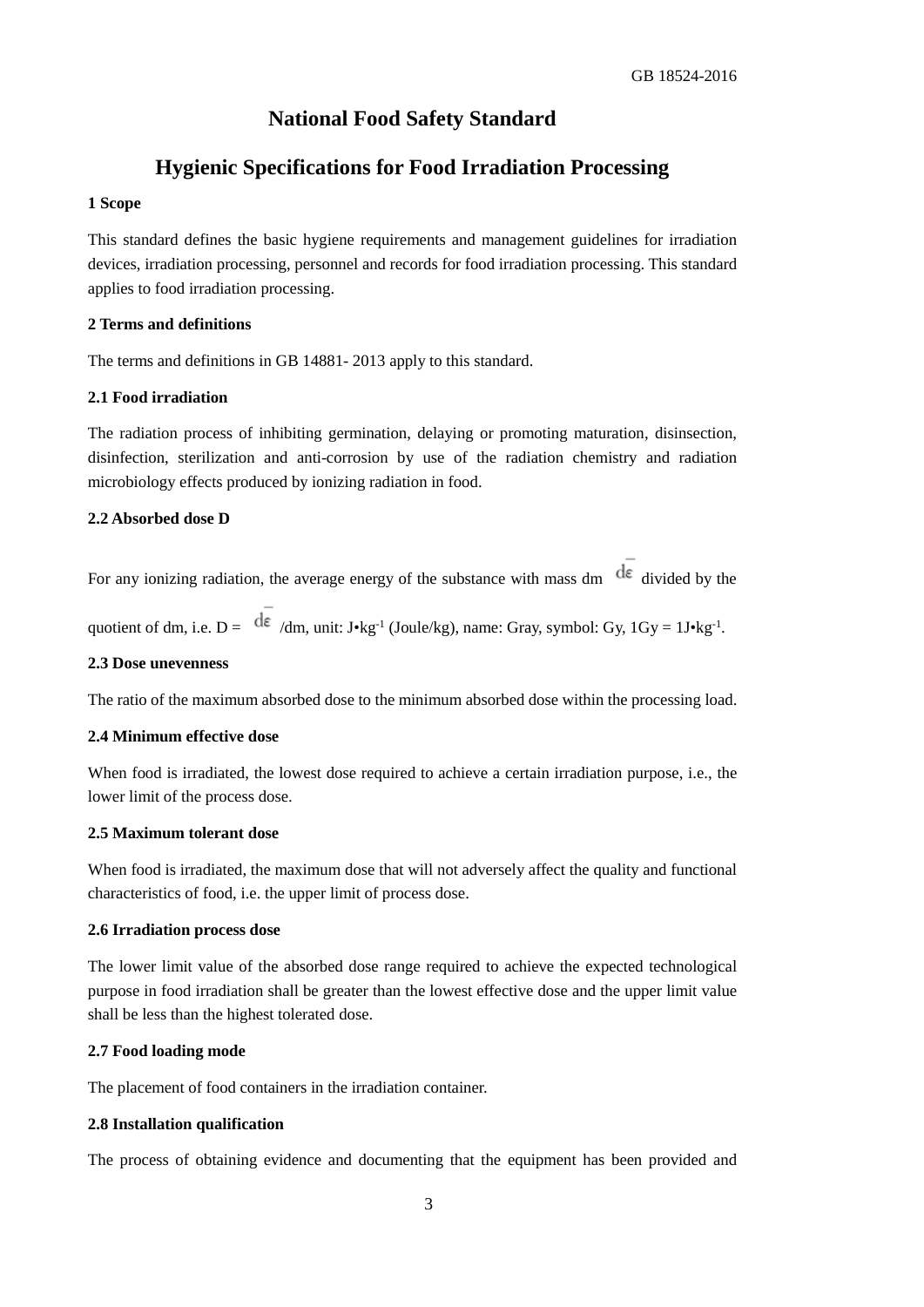installed in accordance with the instructions.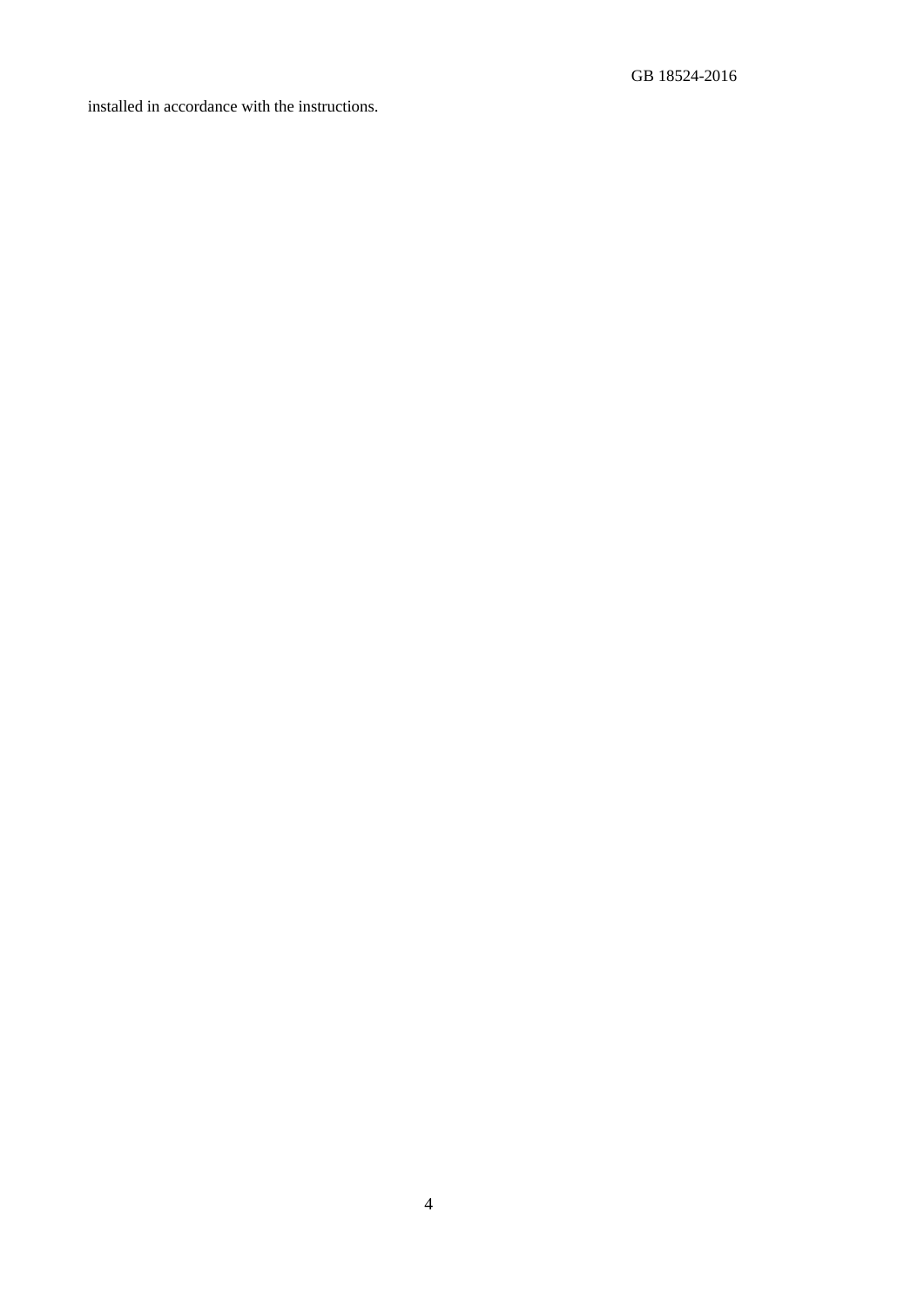## **2.9 Operational qualification**

When the equipment runs according to the program, obtain evidence and document that the installed equipment runs within the expected range.

#### **2.10 Performance qualification**

When the installed running equipment runs according to the program, obtain evidence and document that the equipment runs according to the specified standards to produce qualified food.

#### **3 Basic principles of food irradiation**

3.1 Food for irradiation treatment shall be treated, processed and transported in accordance with GB 14881 and relevant national food safety standards.

 conditions beneficial to the health of consumers. The irradiation processing method is not allowed 3.2 Food irradiation cannot replace the hygiene control or good production standards in food production and processing, and can only be used under reasonable technological requirements or to deal with inferior and unqualified food.

3.3 The irradiation dose shall be accurate and reliable. The lowest dose required by the process shall be adopted as far as possible. The dose unevenness shall not exceed 2.0.

3.4 Irradiation treatment shall not adversely affect the structural integrity, functional properties and sensory properties of the food. The irradiated food shall conform to the corresponding provisions of the relevant national food safety standards and product standards.

3.5 The types of irradiated food shall be within the scope specified in GB 14891, and irradiation treatment is not allowed for other foods.

 3.6 Except for the special cases specified in 5.2.5, repeated irradiation is not allowed under other circumstances.

## **4 General technical requirements for irradiation devices**

## **4.1 Radiation sources**

The electron beams with energy not higher than 10MeV produced by X-rays, electron accelerators energy with energy not higher than 5MeV produced by the gamma rays, electron accelerators produced by  ${}^{60}Co$  or  ${}^{137}Cs$  radionuclides, the ionizing radiation sources available for food irradiation.

#### **4.2 Irradiation devices**

The location, design and building of irradiation devices shall conform to relevant national standards and meet the hygiene requirements for food irradiation processing.

#### **4.3 Installation, operational and performance qualifications of irradiation devices**

 the performance of the device can meet the design requirements; After the installation qualification 4.3.1 After the irradiation device is installed, it must conduct installation qualification to ensure that is completed, the operational qualification shall be carried out to ensure that the equipment can operate according to the set procedures.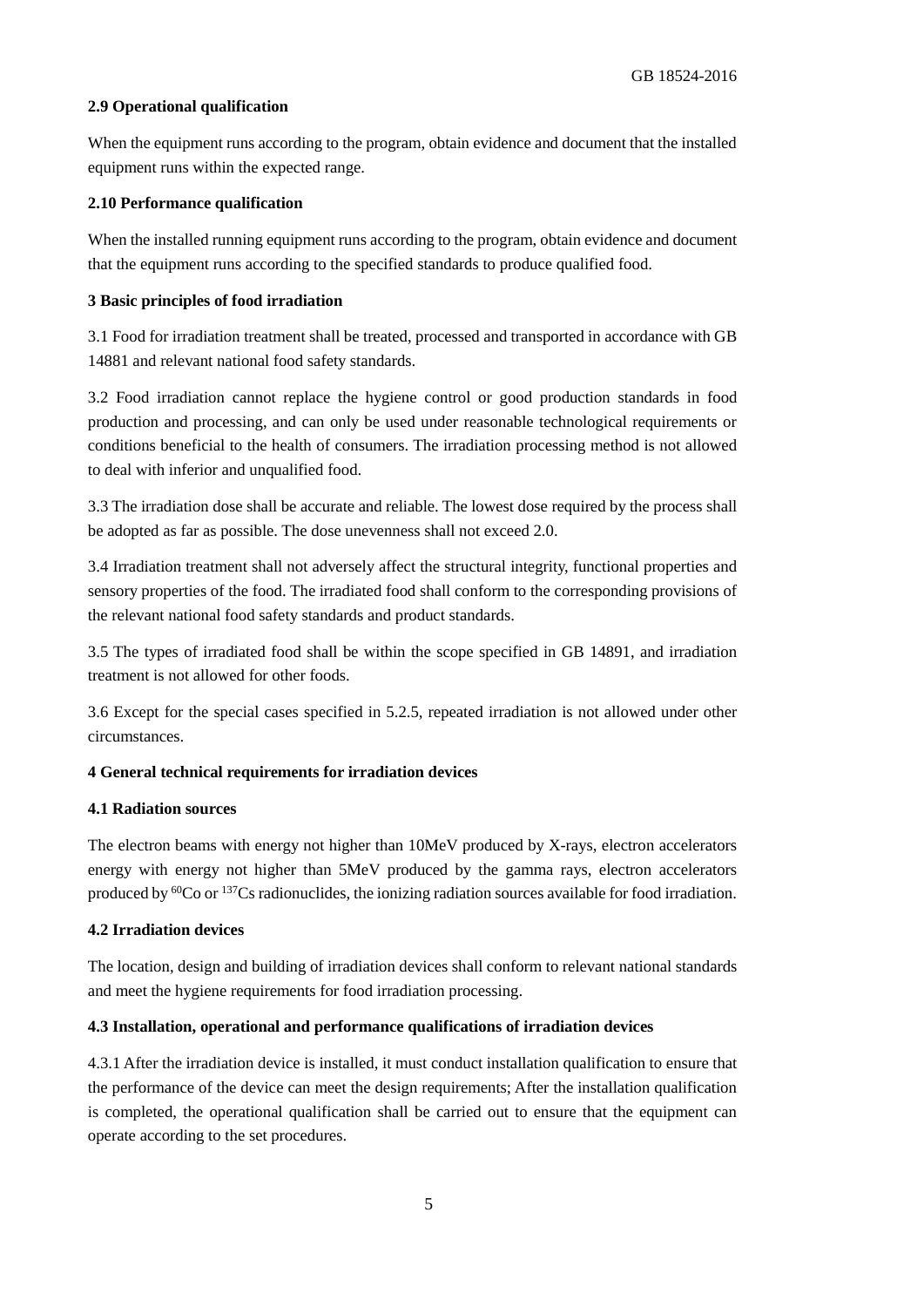4.3.2 The food shall be subject to the performance qualification before irradiation to confirm the absorbed dose under normal operation conditions as well as its distribution and the repeatability of irradiation.

4.3.2.1 Place dosimeters in a three-dimensional manner in an irradiation container filled with simulants with a density similar to that of the food to be irradiated (easy to distinguish the positions of maximum and minimum absorbed doses), to determine the positions of maximum absorbed dose, minimum absorbed dose and reference point absorbed dose.

4.3.2.2 Establish the relationship between the dose distribution in products with different packing densities and packing methods and the irradiation operation parameters, to ensure that the products obtain absorbed dose within the prescribed limit.

4.3.2.3 When the activity of the radiation source increases or the operating parameters change, it must perform a re-qualification to determine whether the initial qualification is valid or not. Otherwise, the dose distributions must be re-measured.

4.3.2.4 When the equipment maintenance may affect the radiation source structure, food loading mode or operation parameters of the irradiation device, it must perform another performance qualification.

4.3.3 The electromechanical system of the irradiation device must operate reliably and meet the requirements of GB 17568 or GB/T 25306.

#### **4.4 Use and maintenance**

 4.4.1 The irradiation device cannot be used before it passes the acceptance and obtains a radiation safety license according to relevant national regulations after it is built.

4.4.2 The department using the irradiation device shall prepare the specifications for the use of the irradiation device and use the irradiation device according to the specifications.

4.4.3 Irradiation devices shall be inspected and maintained regularly to ensure the safe use.

## **5 Irradiation processing process control**

## **5.1 Preparation before irradiation**

## **5.1.1 Requirements before irradiation**

## **5.1.1.1 Food packaging before irradiation**

 Select appropriate packaging method according to the food type and the irradiation processing effectively avoid the re-contamination after irradiation processing. Packaging shall conform to process, and the packaging shall facilitate the irradiation processing. Packaging shall be able to relevant standards and regulations.

## **5.1.1.2 Storage of food before irradiation**

Different types of irradiated food shall be stored separately with clear mark. Foods with special storage requirements such as low temperature shall meet their storage requirements.

## **5.1.2 Selection of irradiation equipment**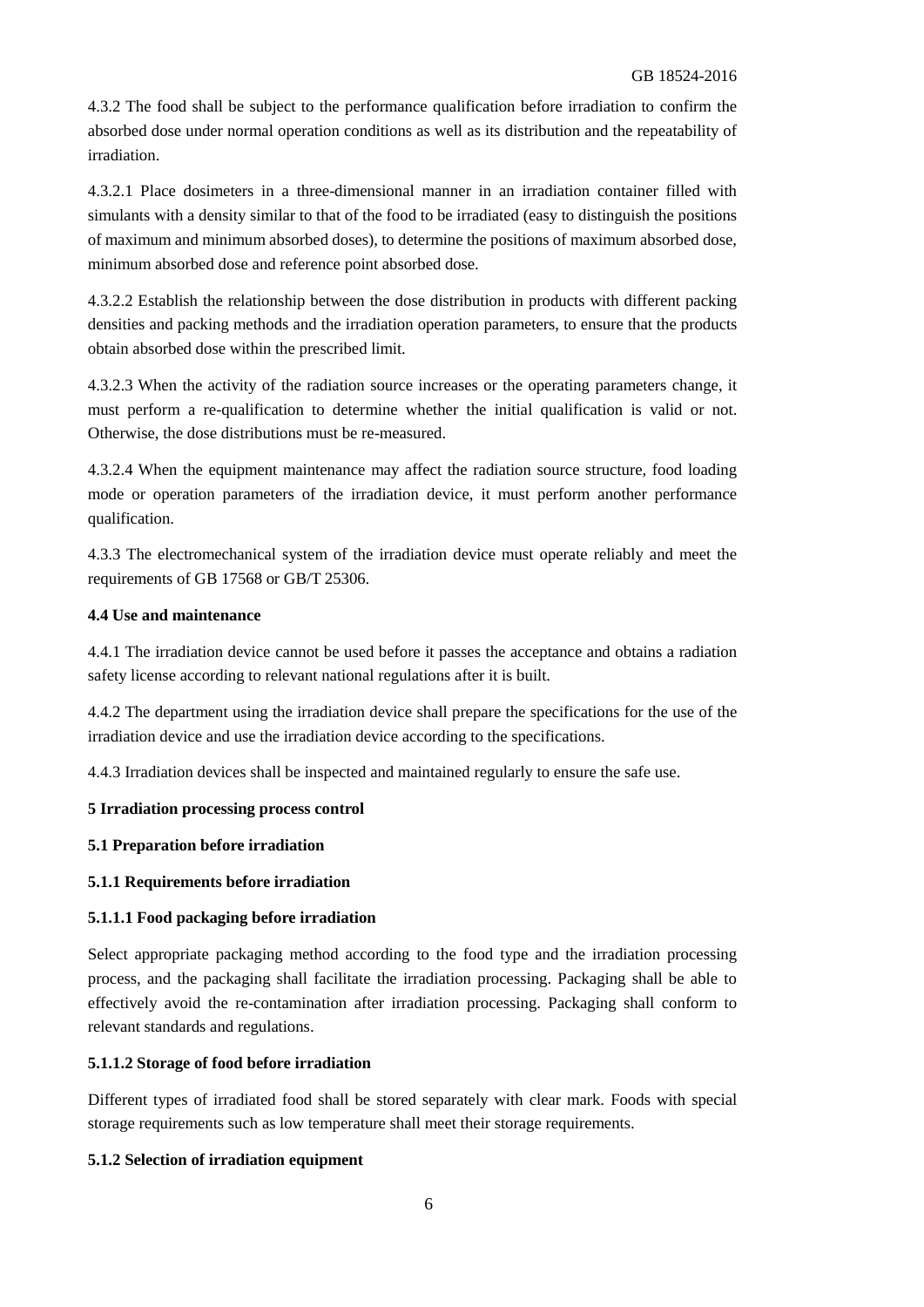purpose, product status (e.g. bulk or shaped packaging) and its characteristics as well as the The irradiation equipment shall be selected according to the type of irradiated food, irradiation processing capacity of the irradiation equipment.

#### **5.1.3 Measurement of irradiation process dose and conventional dose**

5.1.3.1 The process dose shall be set between the lowest effective dose and the highest tolerated dose.

5.1.3.2 The dose measurement shall include the repeatability from the irradiation source to the irradiation location, the dose distribution in the irradiation field (in the product), and the relationship between the irradiation operation parameters and the absorbed dose of the product in products with different packing densities and packing methods.

 regularly calibrating the irradiation field, checking the unevenness of product dose, testing the 5.1.3.3 Daily dose monitoring shall include sampling and monitoring the absorbed dose of products, operating parameters of the device and the relationship with the absorbed dose of products.

5.1.3.4 Dose measured by  $\gamma$  -irradiation device shall be performed in accordance with GB 16334. Dose measured by electron beam irradiation device shall be performed in accordance with GB/T 16841.

#### **5.2 Irradiation Processing**

5.2.1 Formulation of process specifications and food safety requirements

The irradiation process specifications shall ensure that the irradiated food is separated from the nonirradiated food, and the irradiation treatment can achieve the established process purpose and hygienic quality requirements.

5.2.2 Determination of irradiation process dose

5.2.2.1 The irradiation process dose shall be determined according to the type of irradiated food and the irradiation purpose, and the absorbed dose of irradiated food shall meet the requirements of GB 14891.

5.2.2.2 The process dose shall be between the lowest effective dose and the highest tolerated dose.

#### **5.2.3 Establishment of food loading mode**

 number and location of the food unit in the irradiation container shall be indicated in the loading 5.2.3.1 It shall establish a separate loading mode for different packaging of each type of food. The mode description.

 5.2.3.2 The loading mode shall be designed to fill the container space to the maximum within the allowable weight range of the irradiation container and distribute it as evenly as possible to minimize the dose unevenness.

#### **5.2.4 Measurement of dose**

 5.2.4.1 After the food loading mode is established, it shall load actual products or simulants with approximate density, to measure its dose distribution and verify the loading mode.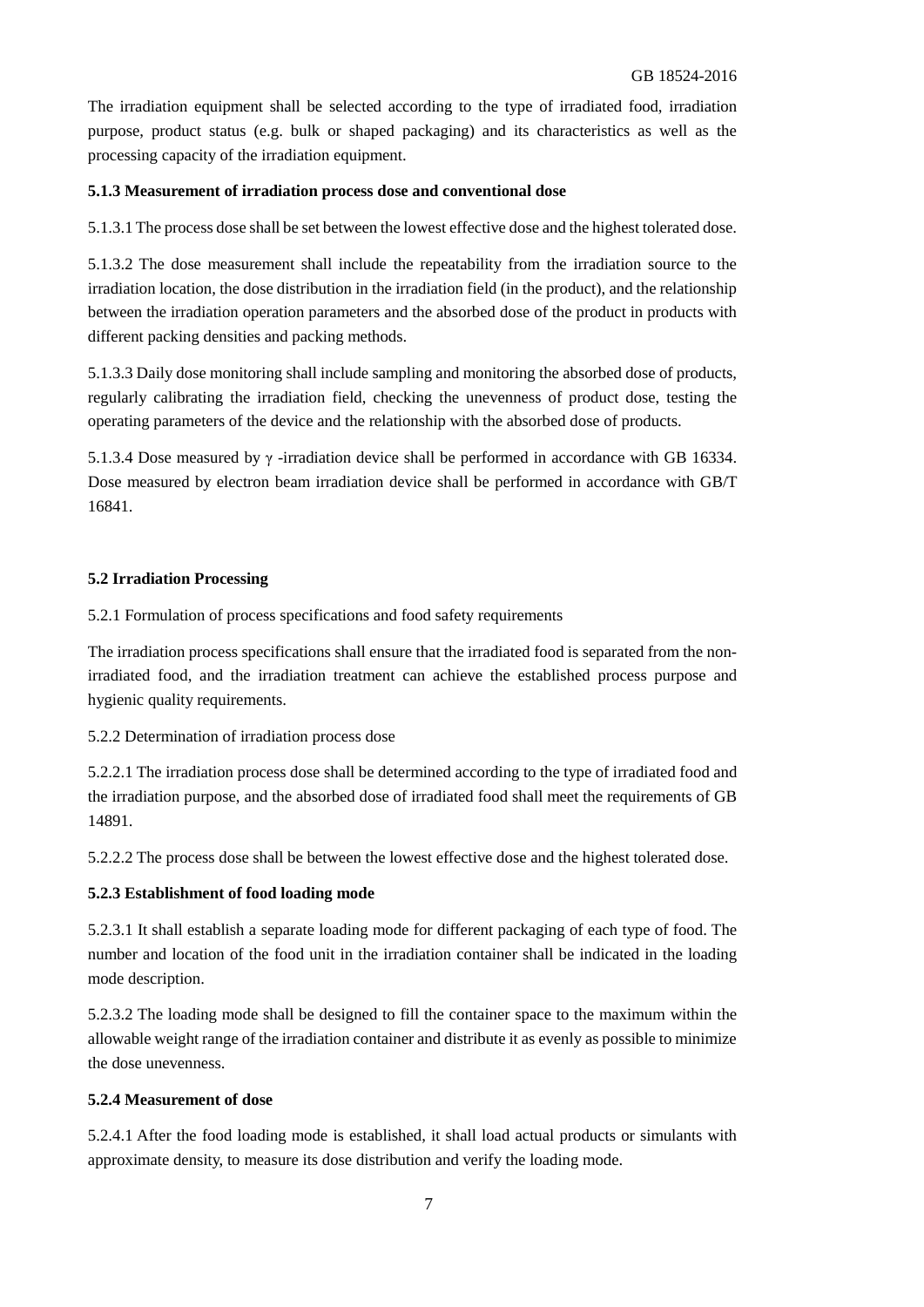## GB 18524-2016

 conventional dose point and the maximum dose and the minimum dose. Dose measurement shall include sampling and monitoring the absorbed dose of products, checking the unevenness of product dose, testing the operating parameters of the device and the relationship with the absorbed dose of 5.2.4.2 When measuring the dose distribution, it shall place a sufficient number of dosimeters in the irradiation product load to determine the minimum and maximum dose regions, and then select the conventional dose monitoring location, and calculate the relationship between the dose at the products.

5.2.4.3 In the conventional irradiation processing, dosimeters shall be placed at a location that the minimum dose is easily placed in the irradiation container or at a easily placed location with known quantitative relation to the minimum dose zone. In addition, dosimeters shall be placed in the maximum dose zone to monitor the maximum dose acceptable to the food. And make proper records and archives.

 shall be regularly traceable to the national absorbed dose standard. 5.2.4.4 When the irradiation parameters change, the dose distribution shall be measured again. The applicable working dosimeter for dose measurement shall be selected according to the expected radiation processing application of the device, the performance of the dose measurement system and measurement uncertainty and other requirements, in accordance with provisions of GB/T 16640, and

#### **5.2.5 Repeated irradiation**

5.2.5.1 Repeated irradiation is not allowed except for low-moisture food (such as grains, beans, dehydrated food and similar products), which can perform the repeated irradiation for the purpose of controlling the re-invasion of pests.

5.2.5.2 Irradiation of the following foods does not belong to repeated irradiation:

- Foods made of raw materials irradiated with dose less than 1kGy;
- Foods containing less than 5% of irradiated ingredients;
- Foods irradiated in multiple times with all required absorbed doses in order to achieve special technological purposes.

5.2.5.3 The cumulative dose of repeatedly irradiated food shall not exceed 10kGy.

#### **5.3 Post-irradiation treatment**

#### **5.3.1 Storage**

 Irradiated products and non-irradiated products shall be stored in the irradiated area and non- irradiated area respectively. The storage of products before release shall conform to the provisions in Chapter 10 of GB 14881 - 2013.

## **5.3.2 Product release**

 Radiation release procedures for products shall be established. The procedure shall define the requirements for the specified irradiation process and shall consider the uncertainty of the measurement system. In case of failure to meet these requirements, irradiated products are considered as unqualified products.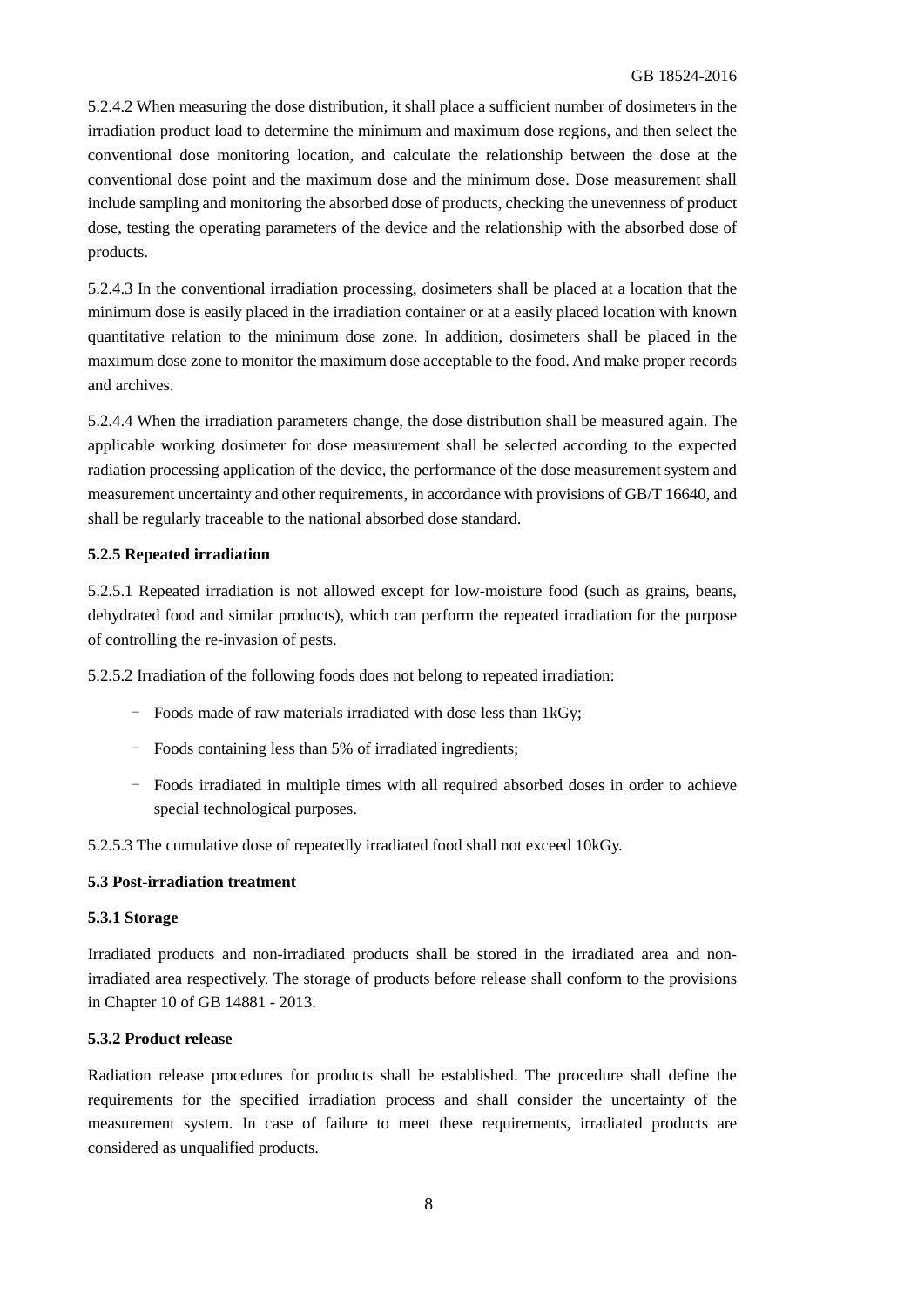Relevant responsibilities and rights for controlling and treating unqualified irradiated products shall be stipulated.

In addition, the management of unqualified products is subject to the agreement of irradiation operators and customers, and shall be stipulated in the technical agreement. Documented procedures and records shall be kept so as to find out the causes and problems of nonconformity.

#### **6 Personnel management**

 6.1 Personnel working with irradiation facilities shall comply with relevant national laws and regulations.

6.2 Personnel shall receive corresponding training in radiation technology and have the necessary skills and experience.

#### **7 Irradiation safety management**

#### **7.1 Protection test and supervision**

Irradiated food enterprises shall establish an effective protection test and supervision system, which shall meet the requirements of GB 18871.

## **7.2 Test and evaluation of occupational irradiation**

Irradiated food enterprises shall establish test and evaluation system of occupational irradiation, which shall meet the requirements of GB 5294.

#### **7.3 Test of external irradiation leakage and radioactive pollution**

 Irradiated food enterprises shall establish a system for testing the level of external irradiation leakage and surface radioactive pollution, which shall comply with GBZ 141, Specifications for Radiological Protection Test of γ-rays and Electron Beam Irradiation Devices.

#### **8 Labeling**

Labeling of irradiated food shall conform to 4.1.11.1 of GB7718 and GB 14891.

## **9 Records and documents management**

**9.1 Radiation records** 

## **9.1.1 Radiation device records**

All materials related to the building, acceptance, license registration and maintenance of irradiation devices shall be recorded.

## **9.1.2 Records of irradiation process parameters**

Relevant irradiation processing control, dose test and daily operation parameters of irradiation devices during enabling and daily operation shall be recorded.

## **9.1.3 Records of irradiated products**

 The type of product, irradiation purpose, irradiation dose, irradiation date, and product quality test after irradiation (including post-irradiation sampling, sample retention, inventory management, etc.)